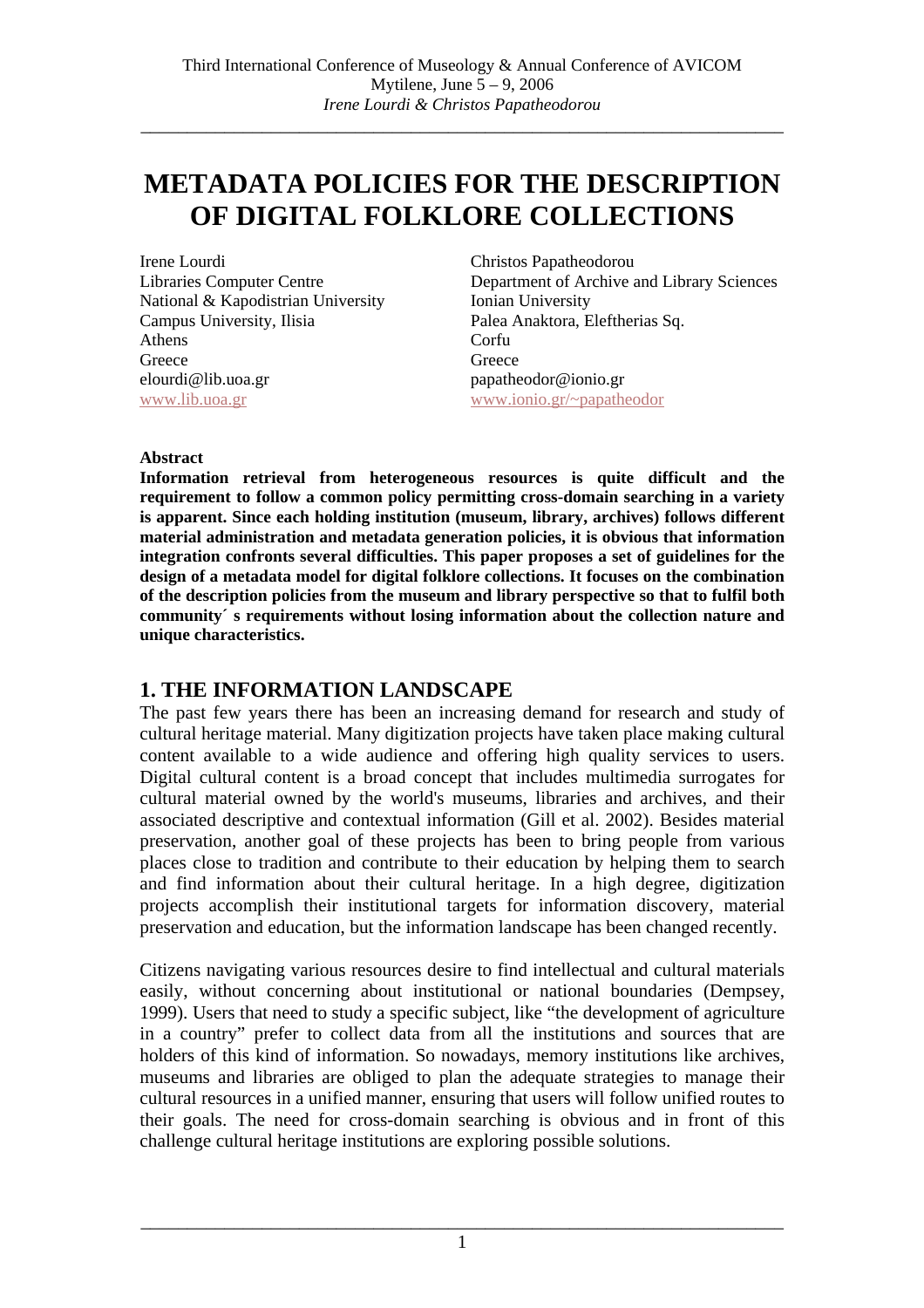*\_\_\_\_\_\_\_\_\_\_\_\_\_\_\_\_\_\_\_\_\_\_\_\_\_\_\_\_\_\_\_\_\_\_\_\_\_\_\_\_\_\_\_\_\_\_\_\_\_\_\_\_\_\_\_\_\_\_\_\_\_\_\_\_\_\_\_\_\_*  In this paper we deal with the arising problems of how libraries and museums are capable of managing their documents and artifacts to generate integrated access to them through electronic services and applications. Our study focuses mainly on how to describe digital folklore collections from the library and museum perspective preserving simultaneously the authenticity and integrity of folklore material. In particular, we present the main administrative issues referring to a folklore collection that belongs to a library but is exposed as a museum collection and we propose policies and tools to confront them theoretically and practically, by comparing the libraries and museums collection management policies.

The rest of the paper is organized as follows: in section 2 we define the problem and we discuss about other works that have dealt with similar matters. In section 3 we present as a case study a folklore collection that belongs to a library and contains museum objects and we compare the existing policies of cultural content description in library and museum communities. Further, we present the requirements for describing compound digital folklore collections both from museum and library perspective, without losing its nature and unique characteristics. In section 4 we refer to metadata standards that are used for cultural heritage material and in section 5 we investigate ways for achieving metadata interoperability, while in the last one we drew to conclusions and we make some suggestions.

### **2. RELATED WORK**

The great need for libraries and museums to offer integrated access to qualitative cultural data, demands solutions able to satisfy various and sometimes different information seeking behaviors. However user requirements have a common line even the nature of material management traditionally differs across libraries and museums. Library users tend to seek and find information that will support their education and research needs, while museum users like to visit exhibitions not only for educational purposes but also for their own entertainment.

Moreover, memory organizations handle various kinds of material, for example a library may contain museum objects, or a museum may have archival material or may have a library of documents and books. This phenomenon imposes to plan a common strategy and material administration policy without worrying if the institution is a library or museum. In general all categories of users desire to refer to cultural material flexibly and to be able to find information related to a specific subject either from library or museum collections.

The impetus to make interoperable cultural content and accessible via Internet, has provoked many institutions to propose practices for content creators and to explore what it means to develop cultural institutions in a digital environment (Dempsey, 1999). There have been many projects and studies dealing with methods to integrate collection information from different descriptions. One project is called MOSC (Roel, 2005) and examines how the Open Archives Initiative Protocol for Metadata Harvesting (OAI-PMH) can bridge metadata standards and practices across museums, archives, and libraries. Particularly, it states that OAI can function with any metadata format expressed by Extensible Markup Language (XML). Another similar project is MOAC (Rinehart, 2003), which it highly define that "cultural heritage community needs to continue research, testbeds, and production in the area of aggregating content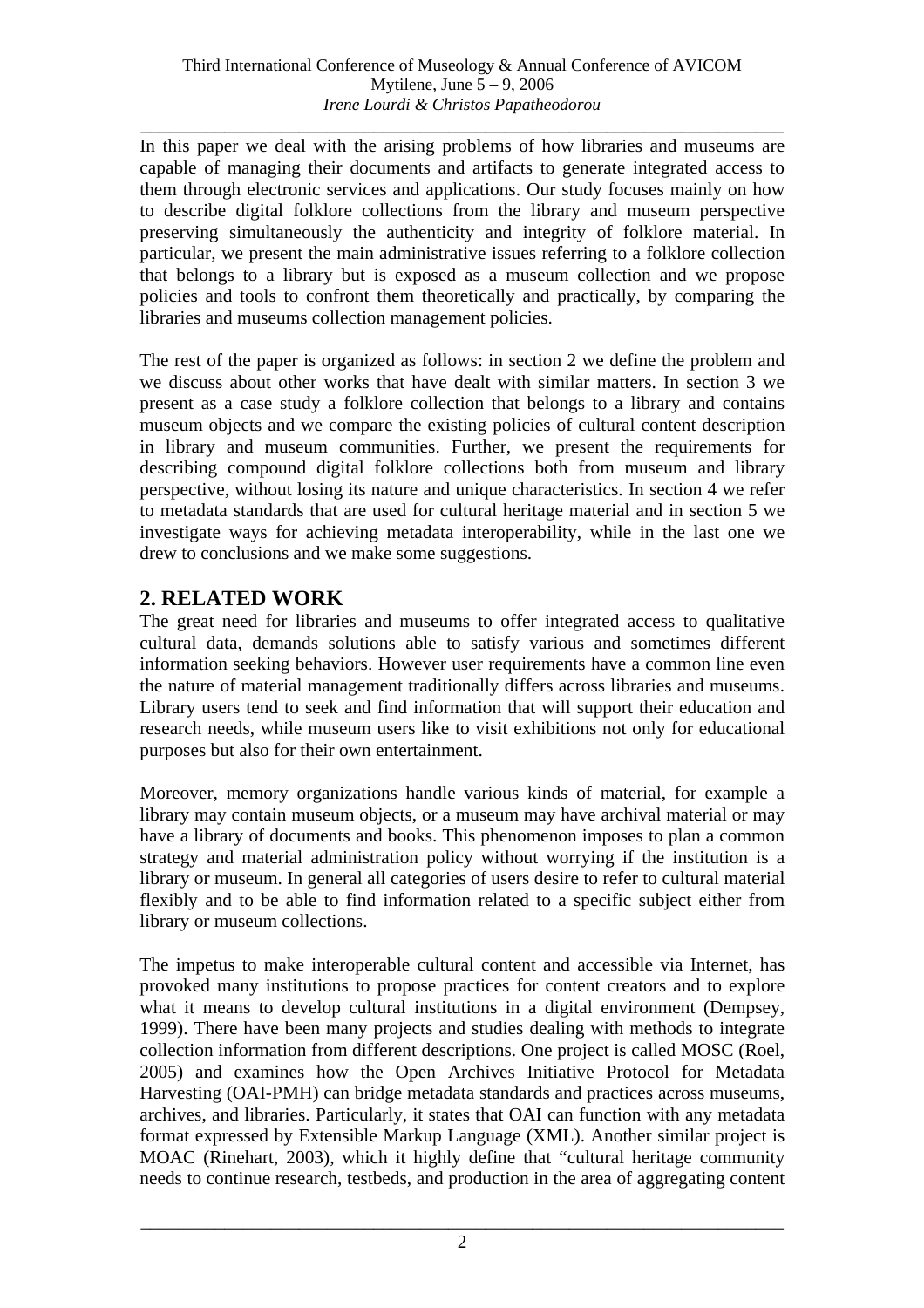*\_\_\_\_\_\_\_\_\_\_\_\_\_\_\_\_\_\_\_\_\_\_\_\_\_\_\_\_\_\_\_\_\_\_\_\_\_\_\_\_\_\_\_\_\_\_\_\_\_\_\_\_\_\_\_\_\_\_\_\_\_\_\_\_\_\_\_\_\_*  for the end-user". Also COVAX "examines and creates the technical solutions required to provide access through the Internet to homogeneously-encoded document descriptions of archive, library, and museum collections based in the application of XML" (Hernandez et al. 2003).

In combination with these projects there are also a number of related studies and papers that deal with the integration of services from several cultural heritage institutions. Jane Barton (2005) explores several issues of virtual museums in comparison to digital libraries and concludes that they have much in common. In particular, she describes how important is to collaborate museums and libraries communities in order to have cross-domain searching and to *facilitate new knowledge creation*. In another study P. Edwards (2004) proposes guidelines for collaboration between memories institutions and suggests that focus must be given on institutional relationships and on the social role of each institution.

Most of the papers and projects accept the fact that collaboration between cultural institutions is important but little attention has been given to extract guidelines, practical specs, and models that will enable the individual museum or library to distribute content to users easily and cost-effectively (Rinehart, 2003). The problems to this collaboration are quite many but the main issue is that museums and libraries have developed their own content standards to describe their holding material (Gill, 2004). One real concern is the context of the original artifact or digital resource. The value of information about the objects that are in museums and archives is often related to the context and the provenance of them. Further, it is a matter of having interoperability both in syntactic and semantic level between the metadata models of each institution. The term syntactic interoperability implies to have metadata standards with common syntax, structure, format, while semantic interoperability investigates which elements of different metadata schemes express the same semantics, i.e. it means that elements from different metadata standards are able to "communicate" even if one says *author* and the other *creator*.

Our research will focus mainly on issues that should be taken into consideration from libraries and museums for the development of their own metadata model to describe a digital folklore collection. The great expectation is to apply models that will take into account most of the user categories, will preserve the specialties of each collection and simultaneously will be interoperable with others. The goal of this study is to propose guidelines concerning the metadata interoperability among different memory institutions.

## **3. COLLECTION MANAGEMENT POLICIES**

Many harmonization attempts have shown that virtual museums and digital libraries have common targets and boundaries between them are quite blurred (Barton, 2005). However, any approach must take into account both the differences and similarities of two communities, since these differences are quite essential and defining. The current study is provoked by the folklore collection of University of Athens, Greece. The collection consists of heterogeneous material such as documents, written notebooks, cultural objects (jewels, dressings, tools etc). The noteworthy characteristic of the collection is that these 3d objects are located and exposed in the library of Folklore Department and so the library has to adapt its role to the museum context.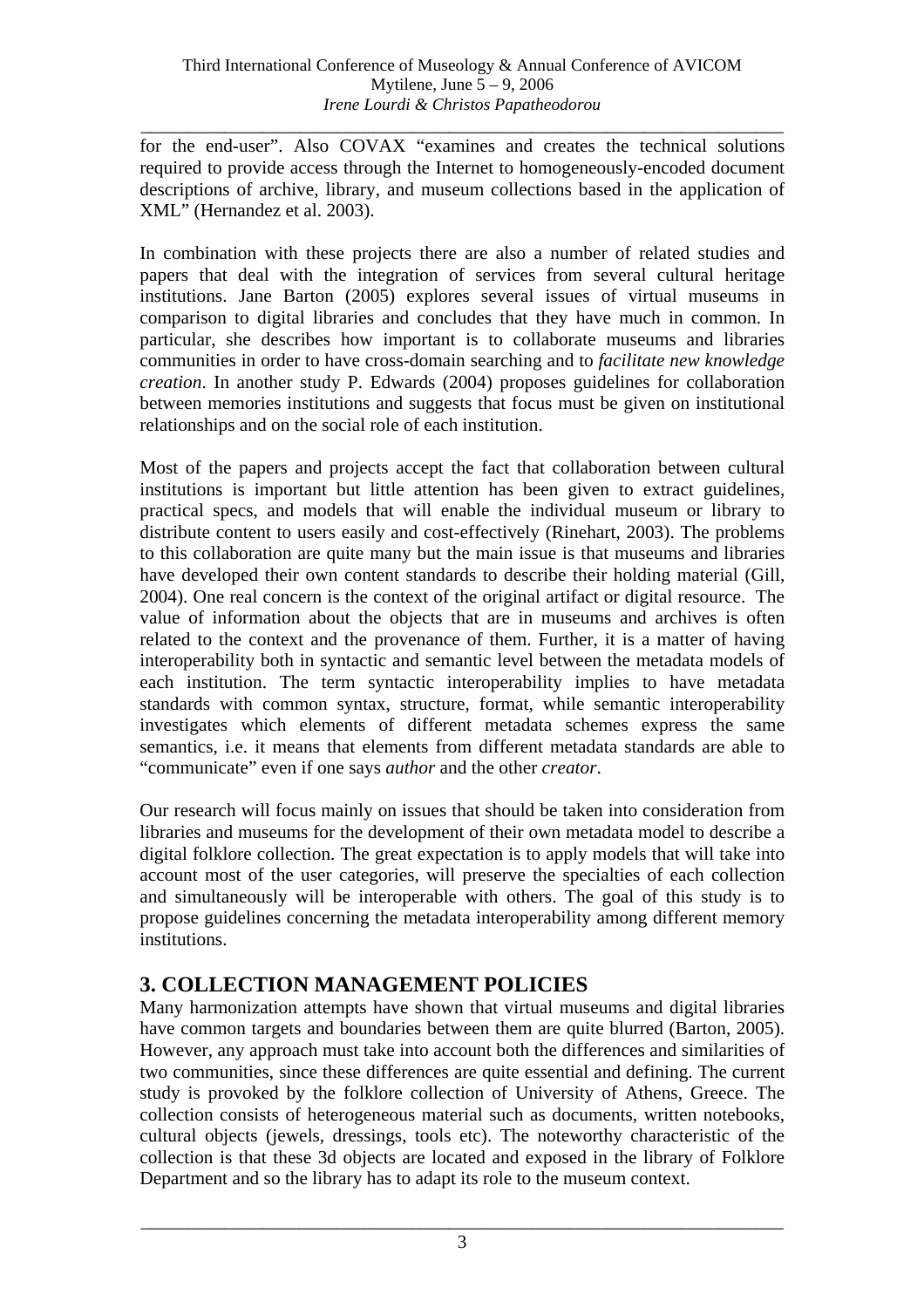#### *\_\_\_\_\_\_\_\_\_\_\_\_\_\_\_\_\_\_\_\_\_\_\_\_\_\_\_\_\_\_\_\_\_\_\_\_\_\_\_\_\_\_\_\_\_\_\_\_\_\_\_\_\_\_\_\_\_\_\_\_\_\_\_\_\_\_\_\_\_*  **3.1 Comparison of library and museum collection management policies**

- *Material:* libraries traditionally tend to collect items that have been produced in multiple copies for wide usage, while museums contain mostly unique objects. Both institutions may contain heterogeneous material and both can be a part of the other.
- *Description policy:* in library community "collections" do not stand as an entity since description tends to be more for bibliographic units (items). In an OPAC items are described one by one and material documentation is acceptable even if a basic level of cataloguing is applied. On the other hand, within museum community the concept of "collections" has many interpretations according to several criteria. For example objects can be considered as a separate collection if they have common subject or medium or if they refer to the same historical period or they consist works of a particular artist. From the administrative point, objects can be separated in collections if they are of a particular donor or they have been created for a specific purpose. So in museums the metadata for collection description are quite important than in library items. In museum material the collection-level metadata is a medium to access the item-level resources.
- *Structure:* even though, museums organize their material in collections the concept of structure is not so important since these collections are mostly flat and hierarchy does not exist like in archives. The same stands for library material with some exceptions when referring to a series or serials, in which the volumes or parts follow a strict hierarchy and the librarian is called to show the relation between them.
- *Access:* library's collection is to be used widely and free without any restrictions, except in cases that they hold old and rare material that is quite vulnerable to any physical touch. The place allows users to locate and browse the items on their own, in an autonomous manner. On the other hand, items in museum are surrounded by a small amount of text that can be supplemented by a guide and/or a printed catalog. Museum place with the appropriate lighting and signage manage to reinforce the user in a particular flow to see the collection. Further, even though museum material was not allowed in the past to be accessed directly, this policy has changed. Nowadays, museums are open to all users and fund enough money to digitize their holdings in order to make them widely available.
- *Preservation:* examining the motivating forces of digitizing cultural objects both communities wish to enhance our understanding of the past and promote the educational challenges for all kinds of users (Edwards, 2004). Another motivation for digitization projects is also the preservation of resources. This aspect stands mostly for libraries, where digitization is considered to be a solution for preserving rare and vulnerable material in the future. On the contrary in museum community, digitization is not always a substitute for preservation, since other methods can be also applied for it such as conservation, closed access material etc.

#### **3.2 Designing digital collections**

Libraries and museums that want to be interoperable ought to adjust their management policies according to user needs and nature of material. In our case that we want to combine the aspects of museum and library collections, any effort must be applied within the scope of preserving and making available to users the authentic characteristics of each object without ignoring any usage restrictions. It would be quite useful to emphasize some issues that could contribute to cross-domain searching and could help to describe folklore objects from library and museum perspective: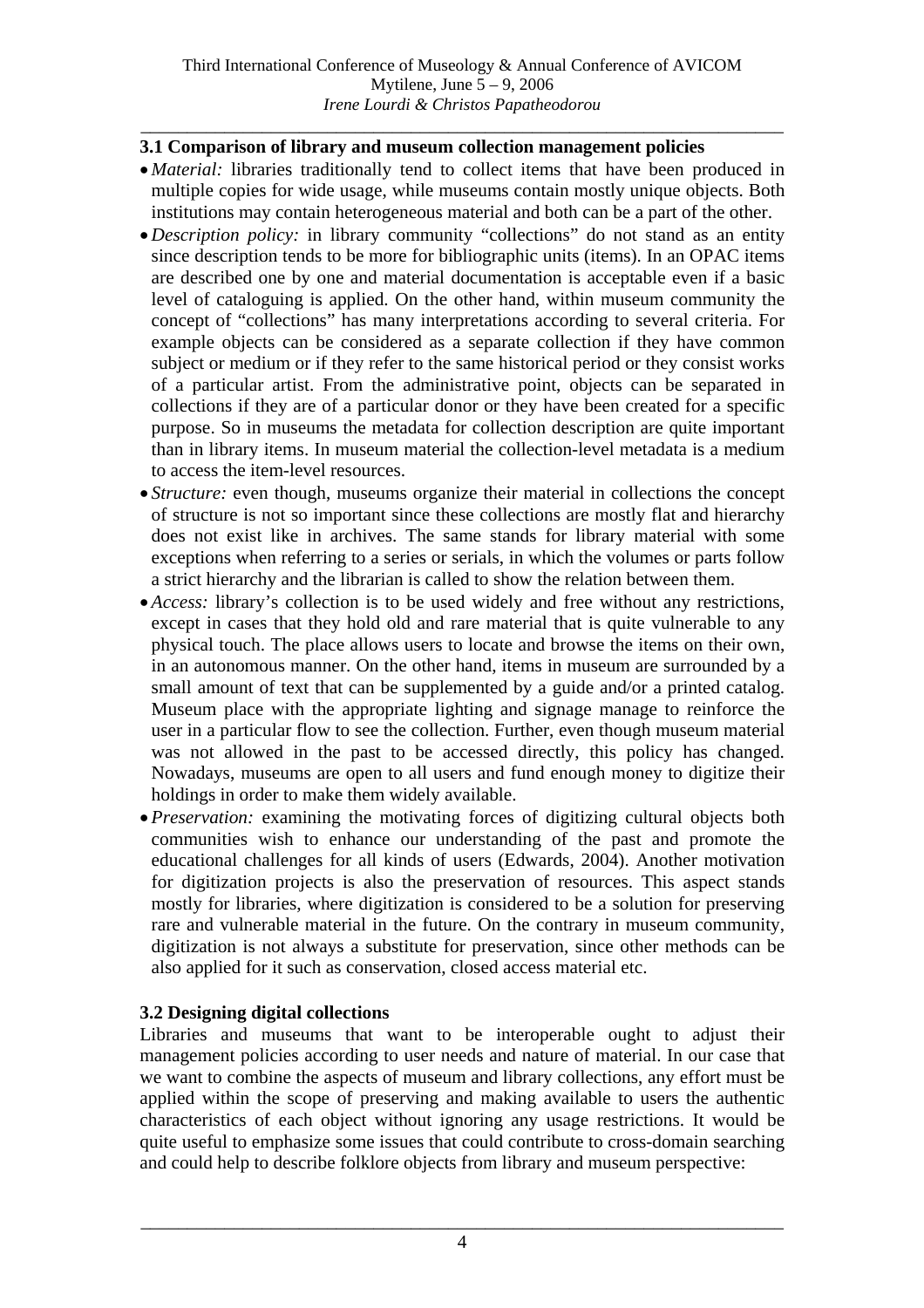#### *Collection-level description*

First of all, since cultural objects are heterogeneous it is proposed to separate them in collections according to criteria that would either help users to find them easily or would satisfy a specific purpose. Collection-level description allows users to search for information across library and museum domains, enabling them to identify appropriate collections to visit or item-level searching. Especially for folklore objects, we believe that the best approach is to separate them in groups according to time or place of provenance. Time and place dimension is quite important for cultural heritage collections for scientific and administrative reasons, as it is described in (Lilis et al. 2005). By representing the knowledge in a structural and systematic way, users are able to find and learn about their subject with relative ease.

#### *Metadata requirements*

The metadata model ought to contain features that will provide users with effective services to access and retrieve data about the objects either by browsing the collections or by searching in the contents of them using keywords. Metadata authoring practices must be compliant with community accepted standard schema(s). So first of all it has to be focused both on collection entity and items. Also the librarians' understanding of the descriptive and analytical needs of three-dimensional objects has to be expanded. The descriptive metadata needs to cover not only the subject coverage of the items (like in libraries) but also to (a) express the relationships that exist between the digital objects, (b) contain elements concerning the digitization process and the digital surrogates of the items (technical metadata) (Patel et al. 2005) and to (c) inform about the access rights and usage restrictions to protect tradition (administrative metadata).

Further, since the composition of collections changes constantly as materials may flow in and out of the collecting organization, another important point for libraries is to provide information about the provenance of the objects, where it comes from and how it came to the library. Users will not use provenance as an access point, but for administrative reasons the library is important to know how the objects were acquired and how they are related with the its own context.

#### *Standards and protocols*

Each organization that deals with digitization projects is proposed to implement description and preservation standards that are widely used from the international cultural community. Compatibility to general practices and protocols contributes to the effective resource discovery and to the maintenance of a high level of consistency. A source that can be used as reference is the "Descriptive Metadata Guidelines" for RLG Cultural Materials which negotiate the different practices in the communities by establishing a guide to description that can be applied in any case (RLG, 2005).

#### *Digitization process – purpose*

Digitization needs of the different institutions have to be considered. For example to produce digital images of a museum object, which would be used for scholarly research or commercial publishing, require different digitization standards and skills than the process of scanning photographs for a library collection. The characteristics of digitizing material shall be recorded by the appropriate metadata elements that will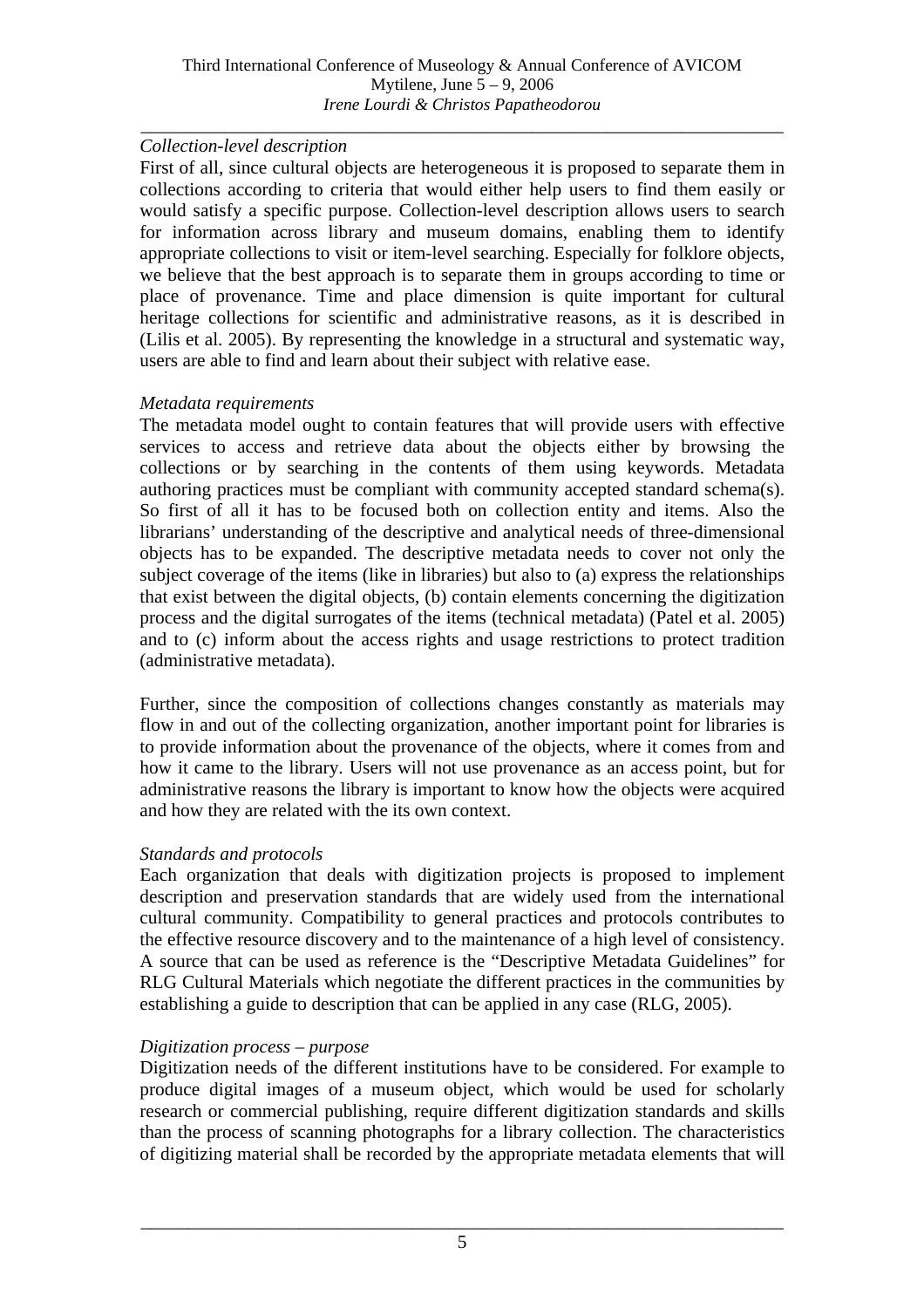preserve for administrative reasons the whole process of each object digitization and the technical fields for their digital surrogates.

### **4. METADATA STANDARDS**

Due to the diversity of museum and library management perspectives, it is impossible a single descriptive schema to be created meeting almost all the communities needs (Gill, 2004). Therefore, a plethora of general standards and local community-specific metadata models have evolved for the documentation of cultural collections. So parallel technologies for description have been developed – meaning that they employ different data structures, data content rules and (to some extent) data formats to encode their collections. It would not be possible to describe here all the existing metadata standards but we will mention the most widely accepted and used ones in cultural heritage domain.

#### **4.1 Libraries**

*MARC* (Machine Readable Cataloguing)**:** it is undoubtedly the oldest metadata format in existence. Originally developed to structure the attributes of bibliographic units and it has been modified over the years to provide a rich and flexible structure for the description of a wide range of information types (also for digital resources - 856 fields). It is the standard bibliographic format for libraries around the world.

*MODS* (Metadata Object Description Schema)**:** it is bibliographic element set expressed as an XML schema. It contains a subset of MARC 21 fields intended also to enable the creation of original resource description records.

*METS* (Metadata Encoding and Transmission Standard)**:** it is expressed as an XML schema aiming to encode descriptive, administrative, and structural metadata for a digital collection. Specifically it provides a vocabulary and syntax for identifying the digital pieces that together comprise a digital entity, for specifying the location of these pieces, and for expressing the relationships between these digital pieces. It permits the co-existence of various metadata standards offering a mean for the exchange of digital library objects between repositories and enabling the association of a digital object with behaviors or services.

#### **4.2 Museums**

*CDWA* (Categories for the Description of Works of Art): are guidelines for formulating the content of art databases. They articulate a hierarchical structure for descriptions of objects and images about works of art.

*VRA* (Visual Resources Association): it is applied to create records to describe works of visual culture as well as the surrogate images that document them. So it can be used as many times as it is needed to describe all the surrogates of a work. The core suggests which data elements are required in order to describe an item in a visual resources collection in a shared environment.

*SPECTRUM*: it represents a common understanding of good practice for museum documentation, established in partnership with the museum community. It contains data for documenting objects and identifies the "Units of Information" that need to be recorded to support the procedures that these objects undergo.

### **4.3 General metadata standards**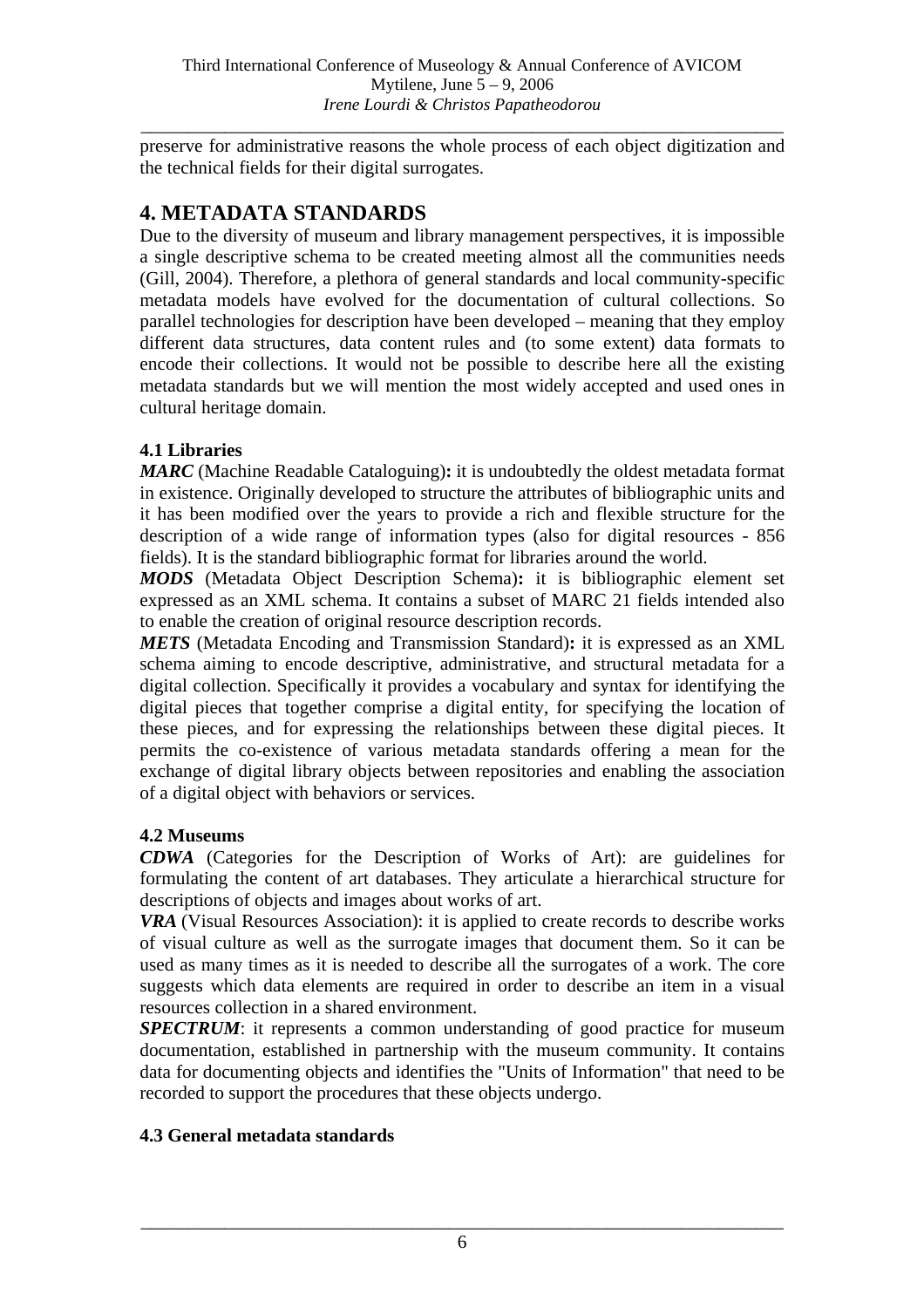*\_\_\_\_\_\_\_\_\_\_\_\_\_\_\_\_\_\_\_\_\_\_\_\_\_\_\_\_\_\_\_\_\_\_\_\_\_\_\_\_\_\_\_\_\_\_\_\_\_\_\_\_\_\_\_\_\_\_\_\_\_\_\_\_\_\_\_\_\_*  Further, it would be right to mention that there have been some attempts to help effectively the cultural (not only) resource discovery and description without concerning about the type of holding institution. The most widely used standards are:

*DCMI* (Dublin Core Metadata Initiative): the metadata set contains 15 descriptive elements used to provide a simple means of describing resources and to aid more effectively information discovery and retrieval. DC is considered to be the minimal data set that would satisfy a description model.

*RSLP* (Research Support Libraries Program): this description model is focused on collection-level entity, while acknowledging that *collections* may mean different things in the different library, archival and other content models. So it has been used to facilitate cross-domain working and searching collections serving each collection management purposes. The model contains descriptive information about the collection, information about how to access the collection, including physical access, in the case of library or museum and the terms and conditions associated with access to the collection and individual items within it.

*CIDOC* (International Committee for Documentation): it represents a domain specific "ontology" for cultural heritage information. It describes the concepts and relations relevant to the documentation of cultural heritage in a formal language. It has been developed by the ICOM/CIDOC Documentation Standards Group to serve as a basis for mediation of cultural heritage information.

### **5. METADATA INTEROPERABILITY**

Since memory institutions handle all types of material, the need of information integration is quite apparent. The goals of library and museum communities to provide *wide usefulness*, *portability* (across networks, systems, organizations) and *longevity* of digital cultural resources are encapsulated by having *interoperability* between the metadata standards and models they use (Gill, 2002). In recent years, numerous projects have been undertaken in the information community to achieve interoperability among different metadata schemas. Some of the mechanisms that have addressed to metadata interoperability are the following: *Crosswalks/ mappings, Application profiles/modification, Metadata framework/container, Protocols.* 

*Crosswalks – Mappings:* crosswalks sometimes are called "mappings". They are used to "translate" between different metadata element sets. The fields in one metadata set are correlated with the fields of another that have the same or similar meanings. This process is also sometimes called "semantic mapping". In NISO white paper (1998) crosswalk is differentiated from mapping, by saying that a fully specified crosswalk must also provide rules for element to element mappings, hierarchy and object resolution, and metadata content conversions. Many papers have written about the challenging issues during making crosswalks between standards but they are still considered to be a widely applied solution. There have been a substantial number of crosswalks like: MARC21 to Dublin Core, VRA to Dublin Core, EAD to ISAD etc. (MIT).

*Application profiles*: the concept of application profiles is based on the idea that in the heterogeneous information environment each community has different characteristics; consequently metadata standards are necessarily localised and optimized for specific requirements. To accommodate individual needs, often it is required to mix elements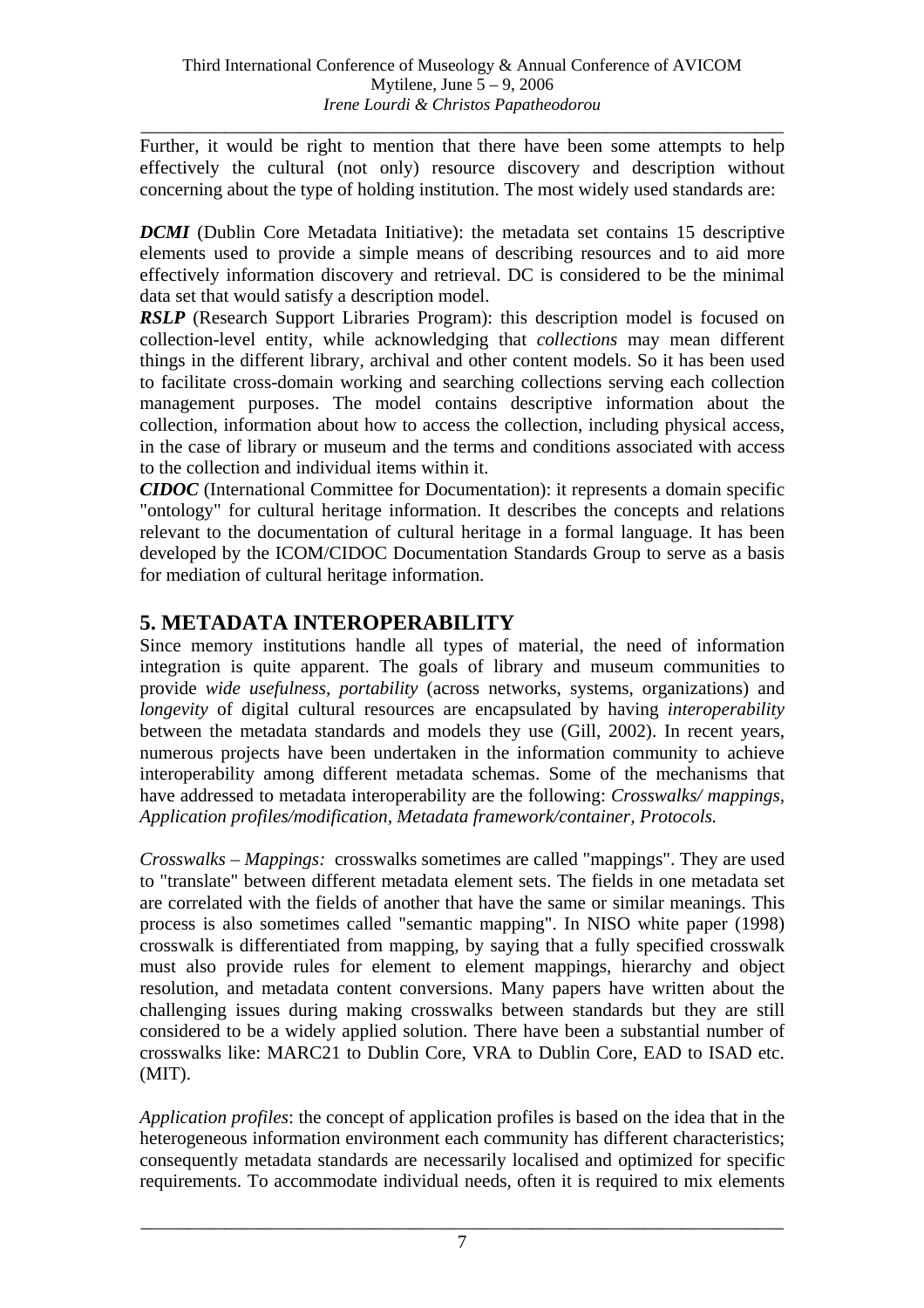*\_\_\_\_\_\_\_\_\_\_\_\_\_\_\_\_\_\_\_\_\_\_\_\_\_\_\_\_\_\_\_\_\_\_\_\_\_\_\_\_\_\_\_\_\_\_\_\_\_\_\_\_\_\_\_\_\_\_\_\_\_\_\_\_\_\_\_\_\_*  from various metadata schemas and to customize them according to local requirements. Also an application profile can be an existing schema used as the basis for description in a particular digital system that is enriched with other elements for application by a particular interest group or user community. An application profile has been proposed in (Lourdi and Papatheodorou, 2004) to describe the Folklore collection of University of Athens.

*Metadata framework/container*: a metadata framework is used as a container within which fields from multiple metadata schemas can be accommodated. Two prominent examples are: (a) **RDF** (Resource Description Framework), it is a model developed for the description of resources on the Web. It provides a mechanism for integrating multiple metadata schemes and expressing their vocabularies and semantics and is considered to be the foundation of semantic web (b) **METS,** it is a standard that provides a method to encapsulate all the information about an object (digital or not).

*Protocols*: the most public protocol for data share between various digital services is the OAI-PMH that supports standardized exchange of metadata describing items in disparate collections such as those held by museums and libraries. The basic feature of OAI is that it can be used not only with DC but also with every metadata schema that is in XML format.

## **6. SUGGESTIONS – CONCLUSION**

The value of a usable search system that represents texts, manuscripts, images, digital objects, and artefacts simultaneously is a challenge that has to be overcome from all memory institutions, if they want to provide cross-collection repositories. Current user needs for access to all available information across the board of digital libraries and virtual museums, address information professionals to give priority to the task of creating the highest feasible level of interoperability among metadata models. Maintaining interoperable collection-level and object-level metadata enhance the facility to aggregate and disaggregate content from multiple heterogeneous resources, without thinking the type of holding institutions.

Many studies and projects have shown that the traditional compromise for providing access across heterogeneous information sources is to map everything to a core schema. These simple descriptions — sometimes called *resource discovery metadata* — help the researcher discover and evaluate resources. Also the last years it is quite common to generate mappings to specific-domain ontology, since the mapping of metadata standards to ontology contributes essentially to overcome the difficult part of semantic interoperability (Tudhope and Binding, 2004). Specifically in cultural heritage domain, it is proposed to map metadata models to CIDOC, since it is an ontology that refers to cultural content and can be applied both from libraries and museums (Doerr, 2003; Doerr et al. 2003).

In general, a policy for achieving cross-collection repositories must follow some principles that integrate the special characteristics of both types of institutions: (a) preserve the unique context of collections and items (b) metadata authoring practices must be compliant with community accepted standard schema(s) (c) techniques for presenting and combining item-level and collection-level records need to be developed (d) all the types of metadata (descriptive, technical, administrative) should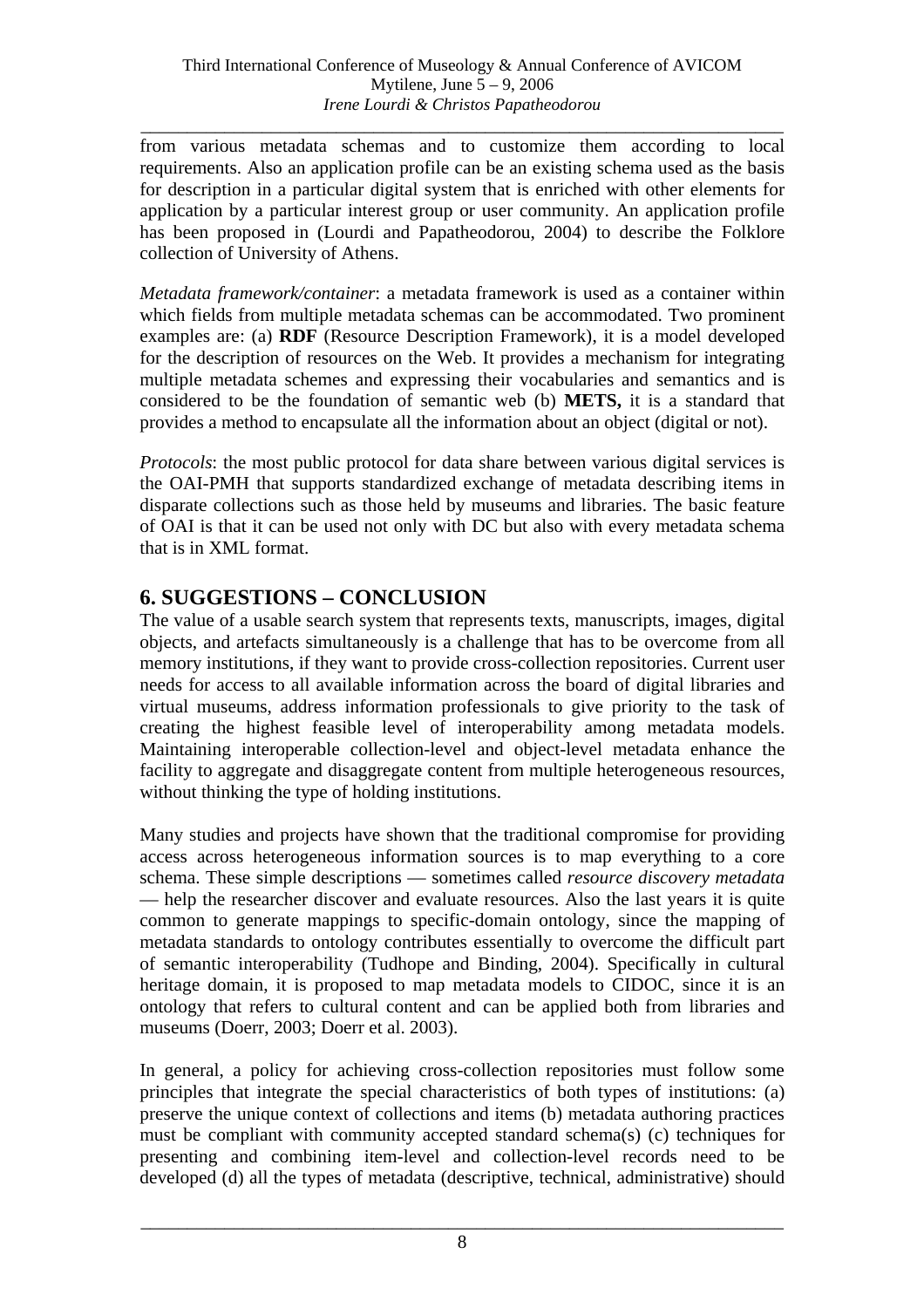*\_\_\_\_\_\_\_\_\_\_\_\_\_\_\_\_\_\_\_\_\_\_\_\_\_\_\_\_\_\_\_\_\_\_\_\_\_\_\_\_\_\_\_\_\_\_\_\_\_\_\_\_\_\_\_\_\_\_\_\_\_\_\_\_\_\_\_\_\_* 

be captured either for physical and digital items and (e) maintain the role and identity of each institution and develop practices that aid education and "rich" information discovery. There is no doubt that museums and libraries have much in common and so any collaboration between them appears to be essential for the whole scientific and research community.

## **7. BIBLIOGRAPHY**

Barton, J. 2005. Digital libraries, virtual museums: same difference? *Library Review*  [online] 54(3), pp. 149-154. Available from: http://www.emeraldinsight.com/Insight/ [cited 26 April 2006].

Categories for the Description of Works of Art (CDWA) [internet]. (Updated 27 June 2005). Available from: http://www.getty.edu/research/institute/standards/cdwa/ [cited 26 April 2006].

Dempsey, L. 1999. Scientific, Industrial, and Cultural Heritage: a shared approach. *Ariadne,* Dec, 22. Available from: http://www.ariadne.ac.uk/ [cited 26 April 2006].

Doerr, M. 2003. The CIDOC CRM – An Ontological Approach to Semantic Interoperability of Metadata. *AI Magazine* [online]. 24(3) [cited 26 April 2006].

Doerr, M. et al. 2003. Towards a Core Ontology for Information Integration. *Journal of Digital Information* [online]. April, 4(1) [cited 26 April 2006].

Dublin Core Metadata Initiative (DCMI) [online]. (Updated 10 April 2006). Available from: http://dublincore.org/ [cited 26 April 2006].

Edwards, M. P. 2004 Collection Development and maintenance across libraries, archives and museums: A novel collaborative approach. *Library Resources and*  Technical Services, Jan, 48 (1), pp. 26-33.

Gill, T. et al. 2002. Re-inventing the Wheel? Standards, Interoperability and Digital Cultural Content. *D-Lib Magazine* [online]. Jan., 8(1). Available from: http://www.dlib.org/dlib/january02/01contents.html [cited 26 April 2006].

Gill, T. 2004. Building semantic bridges between museums, libraries and archives: the CIDOC Conceptual Reference Model. *First Monday* [online]. 3 May, 9(5). Available from: http://www.firstmonday.org/ [cited 26 April 2006].

Hernandez, F. et al. 2003. XML for libraries, archives, and museums: The project COVAX. *Applied Artificial Intelligence* [online]. Sep. 17(8-9), pp. 797-816**.** Available from: http://taylorandfrancis.metapress.com [cited 26 April 2006].

ICOM. *The CIDOC Conceptual Reference Model* [online]. Available from: http://cidoc.ics.forth.gr/ [cited 26 April 2006].

Library of Congress. 2005. Machine Readable Cataloging 21 (MARC 21) [online]. (Updated 15 Sept 2005) Available from: http://www.loc.gov/marc/ [cited 26 April 2006].

Library of Congress. 2006. Metadata Object Description Schema (MODS) [online]. (Updated 5 April 2006) Available from: http://www.loc.gov/standards/mods/ [cited 27 April 2006].